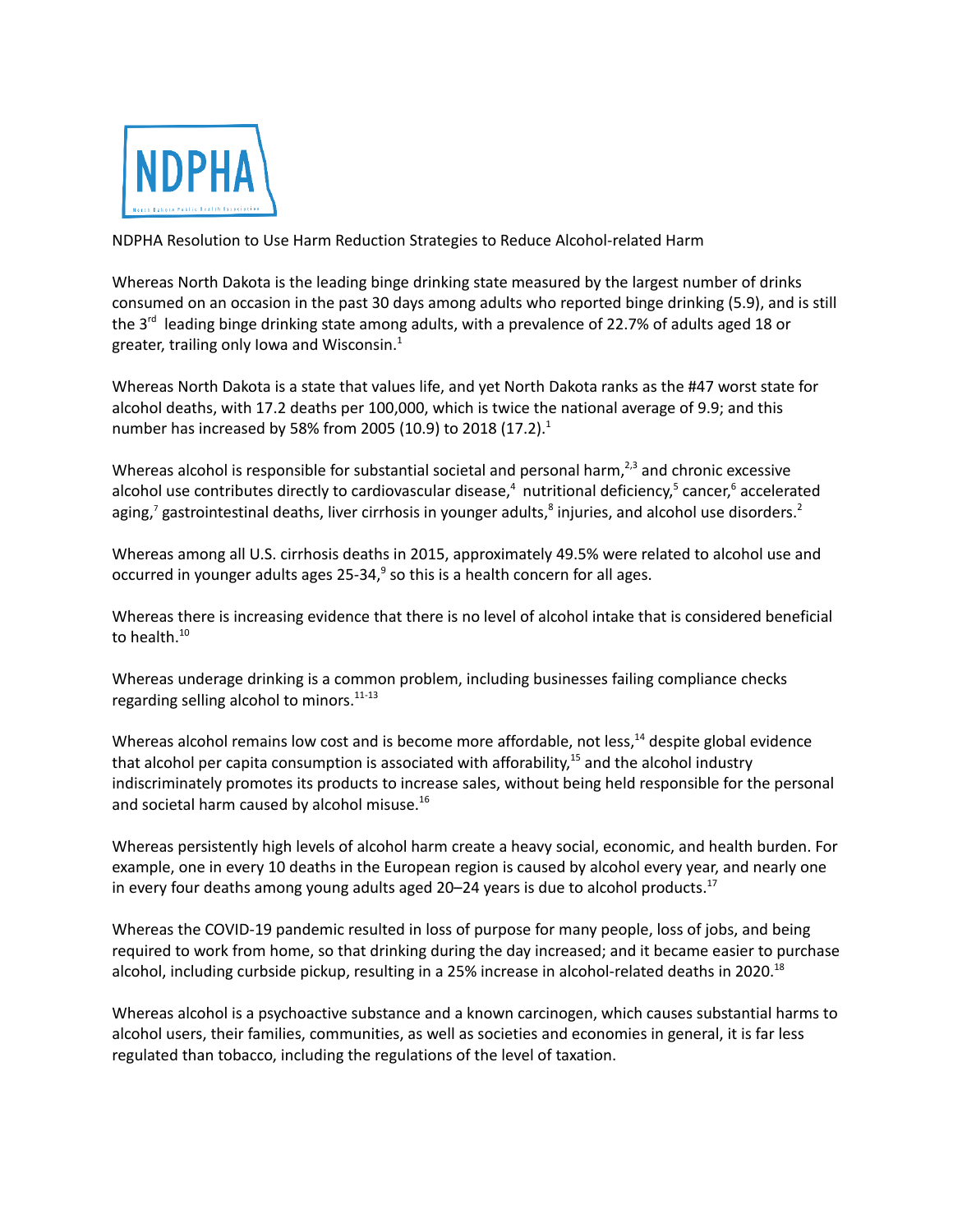Whereas alcohol consumption is considered a social norm, resulting in many people in society resisting any restrictions on alcohol, so that alcohol taxes have been under-utilized as a public health measure. North Dakota's excise tax is \$0.50/gallon, \$0.16/gallon and \$2.50/gallon for wine, beer, and liquor, respectively, ranking 32<sup>nd</sup>, 34<sup>th</sup>, and 28<sup>th</sup> highest in the United States.<sup>19</sup>

Whereas the state of Washington has the highest alcohol excise tax, with \$33.22 per gallon for liquor; and is among the states with the lowest prevalence of binge drinking (15.4%), and the lowest number of drinks consumed when drinking (5.3). 19

Whereas the CDC Community Preventive Services Task Force has ranked increasing alcohol excise taxes to prevent excessive alcohol use and other harms as an evidence-based best practice, with the ability to decrease total alcohol consumption by 7.7% for every 10% increase in price.<sup>20</sup>

Whereas people consistently value health as the most important condition for a happy and flourishing life,<sup>21</sup> and while alcohol is known to increase the feeling of social cohesiveness; in fact, excess alcohol consumption compromises health, happiness and human flourishing to a great degree.

Whereas Governor Doug and First Lady Kathryn Burgum have established the Recovery Reinvented program to eliminate the shame and stigma of addiction in North Dakota and to help all persons in North Dakota to prevent chemical misuse from beginning, treat addiction for all persons seeking help, and support a life of recovery.

Therefore, be it resolved that the North Dakota Public Health Association recommends

- 1. Increase the excise tax on liquor from \$2.50/gallon to \$33.22/gallon.
- 2. The North Dakota legislature conduct a study to determine ways to hold the alcohol industry responsible for the costs of alcohol harms to society.
- 3. The legislature make alcohol-related policy decisions from a Health in All Policies perspective, rather than seeing the alcohol industry as an economic generator.
- 4. Decrease the density of alcohol sales outlets.
- 5. Reduce the hours and the days of alcohol sales.
- 6. Forbid direct to consumer advertising of alcohol products.
- 7. Increase the visibility of "alcohol can cause serious harm" messaging on alcohol product packaging.

References cited:

1. Centers for Disease Control and Prevention. Data on Excessive Drinking. Centers for Disease Control and Prevention. <https://www.cdc.gov/alcohol/data-stats.htm>

2. Rehm J, Mathers C, Popova S, Thavorncharoensap M, Teerawattananon Y, Patra J. Global burden of disease and injury and economic cost attributable to alcohol use and alcohol-use disorders. *Lancet*. 2009;373:2223-33.

3. Rehm J, Room R, Graham K, Monteiro M, Gmel G, Sempos C. The relationship of average volume of alcohol consumption and patterns of drinking to burden of disease. *Addiction*. 2003;98:1209–28.

4. Zaridze D, Brennan P, Boreham J, et al. Alcohol and cause-specifi c mortality in Russia:a

retrospective case–control study of 48 557 adult deaths. *Lancet*. 2009;373:2201–14.

5. Zahr NM, Sullivan EV, Rohlfing T, et al. Concomitants of alcoholism: differential effects of thiamine deficiency, liver damage, and food deprivation on the rat brain in vivo. *Psychopharmacology*. 2016;233(14):2675-2686.